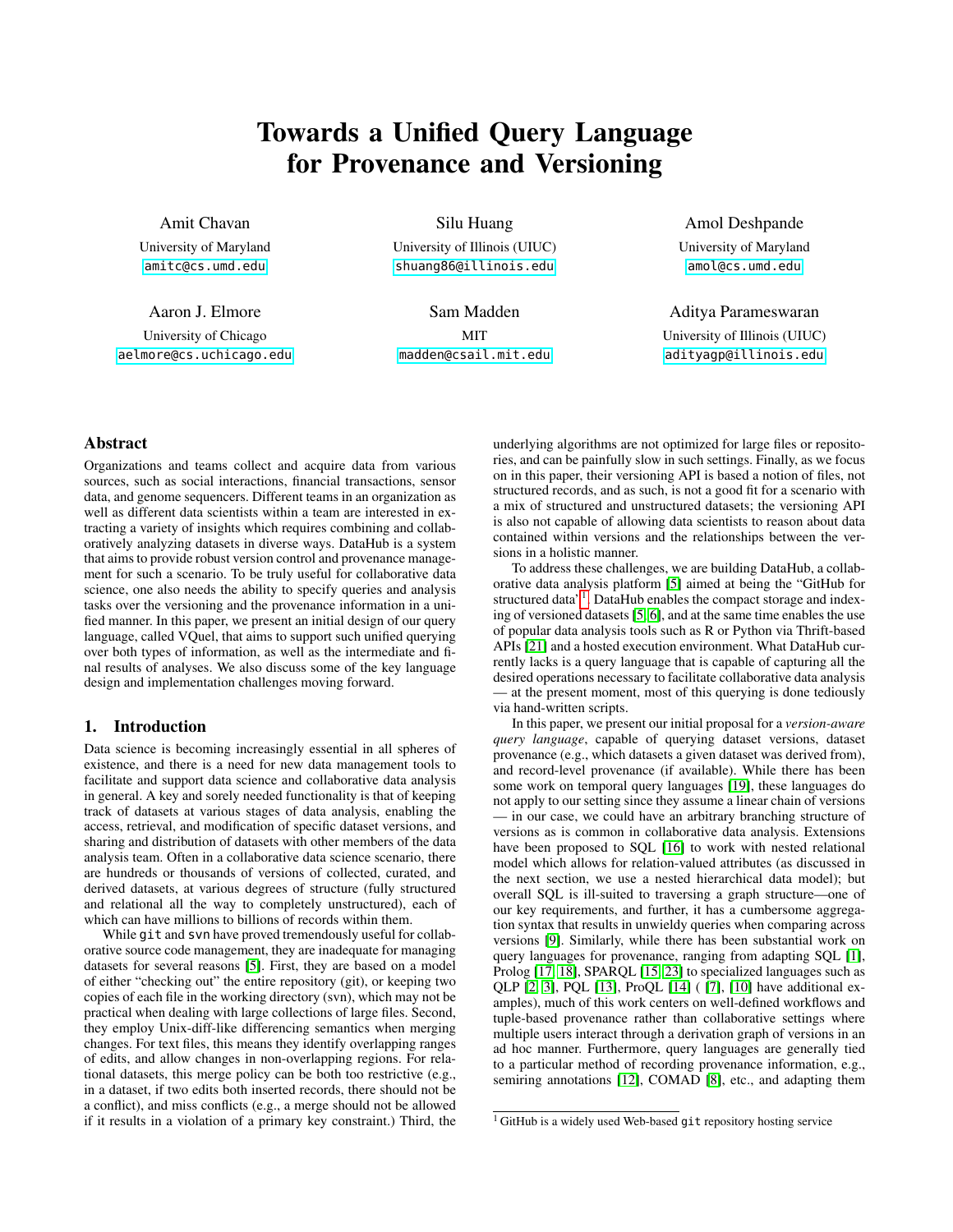to other provenance data and storage models is often clunky [\[11\]](#page-5-19). Finally, we note that although our proposed language is different from the aforementioned ones, we might be able to build upon some of their query execution strategies (e.g., [\[23\]](#page-5-10)) and add userdefined operators to aid in specific analysis tasks (e.g., [\[18\]](#page-5-8)). This is, however, ongoing work and is not the focus of this paper.

To the best of our knowledge, ours is the first query language proposal tailored for an ad hoc derivation graph of versions of structured records. Our proposal draws from constructs introduced in the historical Quel [\[20\]](#page-5-20) and GEM [\[24\]](#page-5-21) languages, neither of which had a temporal component.

To illustrate the features of our query language, we describe an example collaborative data analysis scenario, and then present examples of queries we would like to issue:

EXAMPLE 1. Genome assembly *of a whole genome sequence dataset is a complex task — apart from huge computational demands, it is not always known a priori which tools and settings will work best on the available sequence data for an organism [\[4\]](#page-5-22). The process typically involves testing multiple tools, parameters and approaches to produce the best possible assembly for downstream analysis. The assemblies are evaluated on a host of metrics (e.g., the N50 statistic) and the choice of which assembly is the best one is also not always clear. One potential sequence of steps might be: Sequenced reads (FastQ files)* → *Error correction tools (Quake, Sickle, etc.)* → *Input analysis, k-mer calculation (KmerGenie)* → *Assembly tool (SOAPdenovo, ABySS)* → *Assembly analysis and selection (QUAST).*

*A group of researchers may collaboratively try to analyze this data in various ways, building upon the work done by the others in the team, but also trying out different algorithms or tools. New data is also likely to be ingested at various points, either as updates/corrections to the existing data or as results of additional experiments. As one can imagine, the ad hoc nature of this process and the desire not to lose any intermediate synthesized result means that the researchers will be left with a large number of datasets and analyses, with large overlaps between them and complex derivational dependencies. Similar collaborative workflows can be seen in many other data science application domains.*

Before moving forward, we describe our notion of the term "version". For us, a version consists of one or more datasets that are semantically grouped together (in some sense, it is equivalent to the notion of a "commit" in git/svn). A version, identified by an ID, is immutable and any update to a version conceptually results in a new version with a different version ID (note that the physical data structures are not necessarily immutable and we would typically not want to copy all the data over, but rather maintain differences [\[6\]](#page-5-1)). New versions can also be created through the application of transformation programs to one or more existing versions. The version-level provenance that captures these processes is maintained as a "version graph", that we discuss in more detail later.

There is a wide range of queries that may be of interest in such a setting as above. Simple queries include: (a) identifying versions based on the metadata information (e.g., authors); (b) identifying versions that were derived (directly or through a chain of derivations) from a specific outdated version; and (c) finding versions that differ from their predecessor version by a large number of records. More complex queries include: (d) finding versions where the data within satisfies certain aggregation conditions; (e) finding the intersection of a set of versions (representing, e.g., the final synthesized results of different pipelines); and (f) finding versions that contain any records derived from a specific record in a version. We note here that a key challenge that we face is identifying a useful set of

queries/tasks and abstracting language features from them, and we hope to engage with a wide variety of users to accomplish that.

These examples illustrate some of the key requirements for a query language, namely the ability to:

- Traverse the version graph (i.e., version-level provenance information) and query the metadata associated with the versions and the derivation/update edges.
- Compare several versions to each other in a flexible manner.
- Run declarative queries over data contained in a version, to the extent allowable by the structure in the data.
- Query the tuple-level provenance information, when available, in conjunction with the version-level provenance information.

In the rest of this paper, we describe our proposal for a language, called VQuel, that aims to provide these features. We emphasize that VQuel is a work-in-progress; we fully expect our language to evolve with feedback from end-users.

# 2. Preliminaries

Like GitHub, DataHub aims at enabling data scientists host, share, and manage datasets with ease. Unlike GitHub, however, to support end-user tasks directly inside DataHub, the platform also hosts data-processing apps. This makes DataHub a platform for sharing datasets, along with the computation on those datasets. Details on DataHub are covered in a recent overview paper [\[5\]](#page-5-0) and at <http://datahub.csail.mit.edu/>).

DataHub enables users to keep track of datasets and their versions, by means of a version graph that encodes derivation relationships among them. As we discussed earlier, a version refers to a collection of files or relations that are semantically grouped together. Figure [1\(](#page-2-0)b) shows an example of a few versions along with the *version graph* connecting them.

Figure [1\(](#page-2-0)a) shows a portion of the conceptual data model that we use to write queries against. The data model consists of four essential tables: Version, Relation, File, and Record. Additional tables like Column and Author are required in DataHub but not essential for the purpose of this discussion. The difference between Relation and File is that a relation has a fixed schema for all its records (recorded in the Column table) while a file has no such requirement. To that effect, we denote the records in a relation as tuples.

The Version table maintains the information about the different versions in the database, including the "commit\_id" (unique across the versions), and various attributes capturing metadata about the version, such as the creation time and author, as well as "commit\_msg" and "creation\_ts", representing the commit message and creation time respectively. There are four set-valued attributes called "relations", "files", "parents" and "children", recording the relations and files contained in the version, and the direct parents and children in version graph respectively. The last two refer back to the Version table, whereas the first two refer to the Relation and File tables respectively. A tuple in the Relation table, in turn, records the information for a relation including its schema; we view the tuples in the relation as a set-valued attribute of this table itself — this allows us to locate a relation and then query on the data inside it as we will see in the next section. The Files table is analogous, but records information appropriate for an unstructured file. Note that neither of these tables has a primary key but rather the attributes "name" and "full\_path" serve as *discriminators*, and must be combined with the version "id" to construct primary keys. The "changed" attribute is a derived (redundant) attribute that indicates whether the relation/file changed from the parent version, and is very useful for version-oriented queries.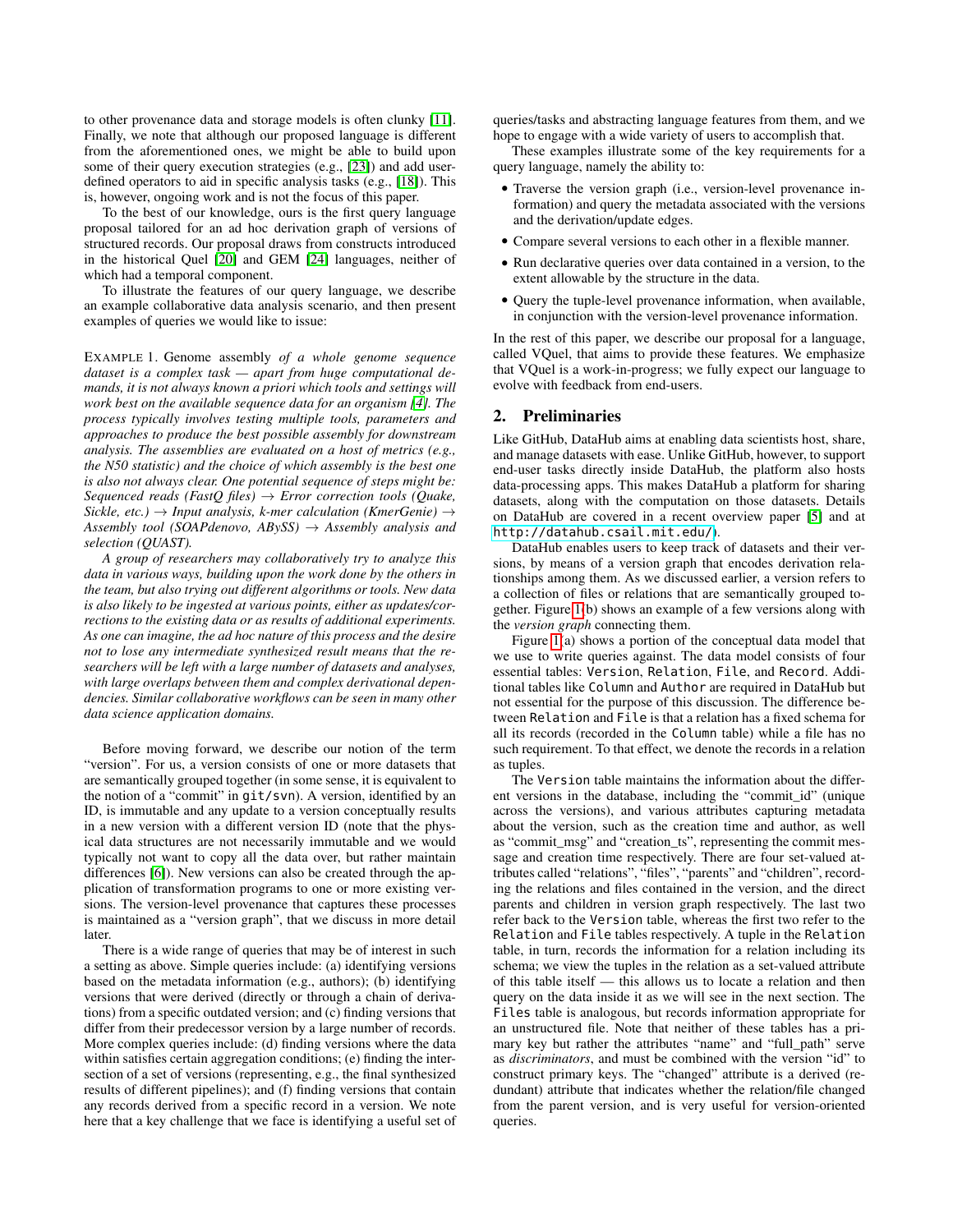

<span id="page-2-0"></span>Figure 1. (a) Conceptual Data model of DataHub: the notation "{T}" denotes a set of values of T; fields in the Records entity can be conceptually thought of as a union of all fields across records; other fields and entities (for instance Authors) are not shown to keep the discussion brief; for each entity, entries in the left and right column denote the attribute name and type respectively. (b) An example version graph where circles denote versions; version V1 has two Relations, Employee and Department, each having a set of records, {E1, E2, E3} and {D1, D2} respectively; version V2 adds new records to both the Employee and Department relations and also adds a new File, Forms.csv. Edge annotations (not shown) are used to capture information about the derivation process itself, including references to transformation programs or scripts if needed.

Finally, Record is a virtual table that can be conceptually thought of as a union of all tuples and records in all relations and files across the versions. The one exception are the "parents" and "children" attributes, which refer back to the Record table and can be used to refer to fine-grained provenance information within queries. This table is never directly referenced in the queries, but is depicted here for completeness. The provenance information must "obey" the version graph, e.g., in the example shown, records in version V2 can only have records in version V1 as parents.

We note here that this data model is a high-level conceptual one mainly intended for ease of querying and aims to maximize data independence. For instance, although the fine-grained provenance information is conceptually maintained in the Record table here and can be queried using the "parents" and "children" attributes, the implementation could maintain that information at schema-level wherever feasible to minimize the storage requirements.

# 3. Overview of VQuel

VQuel is largely a generalization of the Quel language (while also introducing certain syntactic conveniences that Quel does not possess), and combines features from GEM and path-based query languages. This means that VQuel is a *full-fledged relational query language*, and in addition, it enables the seamless querying of the nested data model described in the previous section, encoding versioning derivation relationships, as well as versioning metadata.

VQuel will be illustrated using example queries on the repository shown in Figure [1\(](#page-2-0)b), with certain deviations introduced when necessary. We will introduce the constructs in VQuel incrementally, starting from those present in Quel to the new ones designed for the DataHub setting. For ease of understanding, we first present a version that is clear and easy to understand, but results in longer queries. In Section [3.2](#page-3-0) we describe additional constructs to make the queries concise.

#### 3.1 Examples

We begin with some simple VQuel queries. Most of these queries are also straightforward to write in SQL; the queries that cannot be written in SQL easily begin in Section [3.3.](#page-3-1) Here, we gradually introduce the constructs of VQuel as a prelude to the more complex queries combining versioning and data.

<span id="page-2-1"></span>QUERY 1. *Who is the author of version with id "v01"?*

**range of** V **is** Version **retrieve** V.author.name **where** V.id = "v01"

A VQuel query has two elements: iterator setup (**range** above) and retrieval (**retrieve** above) of objects satisfying a predicate (**where** above). Iterators in VQuel are similar to tuple variables in Quel, but more powerful, in the sense that they can iterate over objects at any level of our hierarchical data model. They are declared with a statement of the form:

range of <iterator-variable> is <set>

The **retrieve** statement is used to select the object properties, and is of the form:

```
retrieve [into <iterator>][unique]<target-list>
[where <predicate>]
[sort by <attribute> [asc/desc] {, <attribute> [asc/
    desc]}]
```
The **retrieve** statement fetches all the object attributes specified in the target-list for those objects satisfying the **where** clause.

<span id="page-2-2"></span>QUERY 2. *What commits did Alice make after January 01, 2015?*

```
range of V is Version
retrieve V.all
where V.author.name = "Alice" and V.creation_ts >=
    "01/01/2015"
```
In Queries [1](#page-2-1) and [2,](#page-2-2) note the use of GEM-style tuple-reference attributes, namely V.author, and the keyword **all** from Quel. The comparators =,  $!=$ ,  $\lt$ ,  $\lt$ =,  $\gt$  and  $\gt$ = are allowed in comparisons, and the logical connectives **and**, **or**, and **not** can be used to combine comparisons.

Multiple iterators can be set up before a retrieval statement, and their respective sets can be defined as a function of previously declared iterators. The next example illustrates this idea. The first range clause sets up an iterator V over all the versions. The second range clause defines an iterator over all relations inside a version.

QUERY 3. *List the commit timestamps of versions that contain the Employee relation.*

**range of** V **is** Version **range of** R **is** V.Relations **retrieve** V.commit\_ts **where** R.name = "Employee"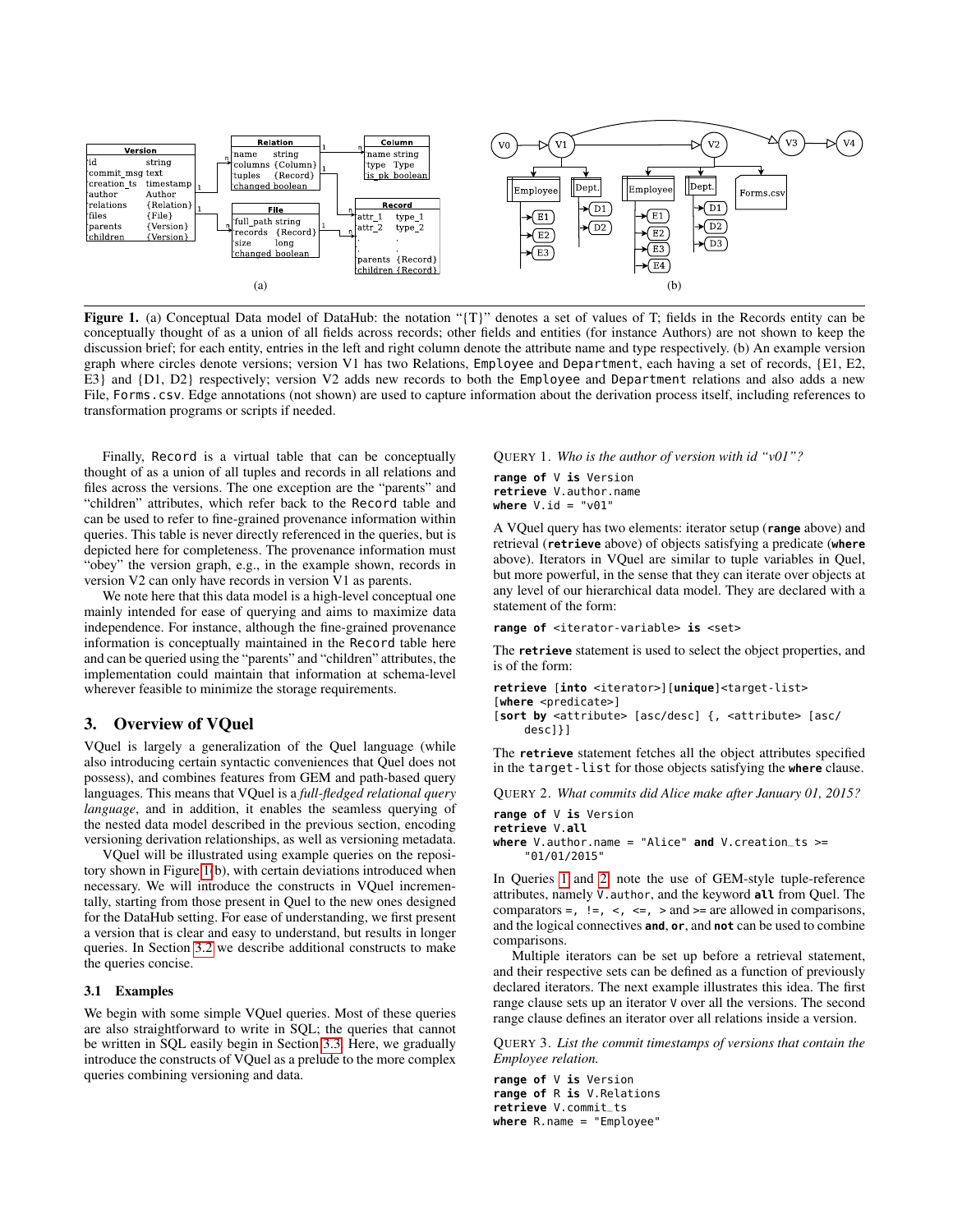QUERY 4. *Show the commit history of the Employee relation in reverse chronological order.*

```
range of V is Version
range of R is V.Relations
retrieve V.creation_ts, V.author.name, V.commit_message
where R.name = "Employee" and R.changed = true
sort by V.creation_ts desc
```
Similarly, we can set up a range clause over tuples inside a relation. Analogous to a relational database, the user needs to be familiar with the schema to be able to pose such a query.

QUERY 5. *Show the history of the tuple with employee id "e01" from Employee relation.*

**range of** V **is** Version **range of** R **is** V.Relations **range of** E **is** R.Tuples **retrieve** E.**all**, V.commit\_id, V.creation\_ts **where** E.employee\_id = "e01" **and** R.name = "Employee" **sort by** V.creation\_ts

## <span id="page-3-0"></span>3.2 Syntactic sweetenings

In this section, we introduce some shorthand constructs to keep the size of the queries small. These constructs are meant only for brevity, and each of them can be mapped to an equivalent query without using shorthands.

The first one is analogous to a *filter* operation over a set declaration: we can use predicates in the set declaration block of the **range** statement. For instance, in the following example, both queries iterate over the same set of versions. Note that the **retrieve into** clause in (b1) sets up a new iterator V over all the versions satisfying constraints in **where** clause.

```
(a1) range of V is Version(id = "v01")
(b1) range of T is Version
    retrieve into V (T.all)
    where T.id = "v01"
```
The next example shows the principle in action on a query that would otherwise become quite long. Again, (a2) and (b2) below show identical queries written using the short notation (a) and their equivalent form (b).

QUERY 6. *Find all Employee tuples in version "v01" that are different in version "v02".*

```
(a2) range of E1 is Version(id = "v01").Relations(name
    = "Employee").Tuples
    range of E2 is Version(id = "v02").Relations(name
         = "Employee").Tuples
    retrieve E1.all
    where E1.employee_id = E2.employee_id and E1.all
         I = F2all
```

```
(b2) range of V1 is Version
    range of R1 is V1.Relations
    range of E1 is R1.Tuples
    range of V2 is Version
    range of R2 is V2.Relations
    range of E2 is R2.Tuples
    retrieve E1.all
    where V1.id="v01" and R1.name="Employee"
    and V2.id="v02" and R2.name="Employee"
    and E1.employee_id = E2.employee_id and E1.all !=
         E2.all
```
### <span id="page-3-1"></span>3.3 Aggregate operators

The aggregate functions **sum**, **avg**, **count**, **any**, **min** and **max** are also provided in VQuel. Any expression involving components of iterated entity attributes, constants and arithmetic symbols can be used as the argument of these functions. Due to the nested nature of iterators, we introduce the \_all version of these operators, i.e. **count\_all**, **sum\_all**, etc. The general syntax of an aggregate expression is:

```
agg_op([<agg-attribute>/<iterator-variable>] [group by
    <grouping-attributes>] [where <predicate>])
```
This evaluates the  $aqq_op$  on each group of  $\leq$  agg-attribute> of objects that satisfy the <predicate>. We see two examples next.

<span id="page-3-2"></span>QUERY 7. *For each version, count the number of relations inside it.*

**range of** V **is** Version **range of** R **is** V.Relations **retrieve** V.id, **count**(R)

<span id="page-3-3"></span>QUERY 8. *Find all versions containing precisely 100 Employees with last name "Smith".*

```
range of V is Version
range of E is V.Relations(name = "Employee").Tuples
retrieve V.commit_id
where count(E.employee_id where E.last_name = "Smith")
    = 100
```
In both queries above, the aggregation is performed only over objects at the *innermost* level of an iterator expression. In query [7,](#page-3-2) R is an iterator over relations inside a version V, and **count** iterates only over the innermost level of this iterator hierarchy, that is, R. Similarly, in query [8,](#page-3-3) the **count** expression only iterates over the tuples inside a relation inside a version.

Notice that the latter query is not very easy to express in vanilla SQL: there is no easy way to use SQL to retrieve version numbers, which in a traditional non-versioned context would either be considered as schema-level information, or involve multiple joins depending on the level of normalization of the schema. VQuel, on the other hand, allows us to set up the nested iterators that makes such queries very easy to express.

The next two examples show the usage of **count\_all** operator. The difference from the **count** operator is that all the "parent" iterators are evaluated, instead of only the innermost iterator, to compute the value of the aggregate. Another way to reason about this behavior is that **count** has an implicit grouping list of attributes in its by clause: query [9](#page-3-4) is identical to query [8.](#page-3-3)

<span id="page-3-4"></span>QUERY 9. *Find all versions containing precisely 100 employees with last name "Smith".*

```
range of V is Version
range of R is V.Relations(name = "Employee")
range of E is R.Tuples
retrieve V.commit_id
where count_all(E.employee_id group by R, V where E.
    last_name = "Smith") = 100
```
Aggregates having a **group by** clause can also be used in the predicate to restrict the results of the query. In query [9,](#page-3-4) the result of **count\_all** for each group is compared against 100. Query [10](#page-3-5) gives another example.

<span id="page-3-5"></span>QUERY 10. *Find all versions containing precisely 100 tuples in all relations put together inside a version.*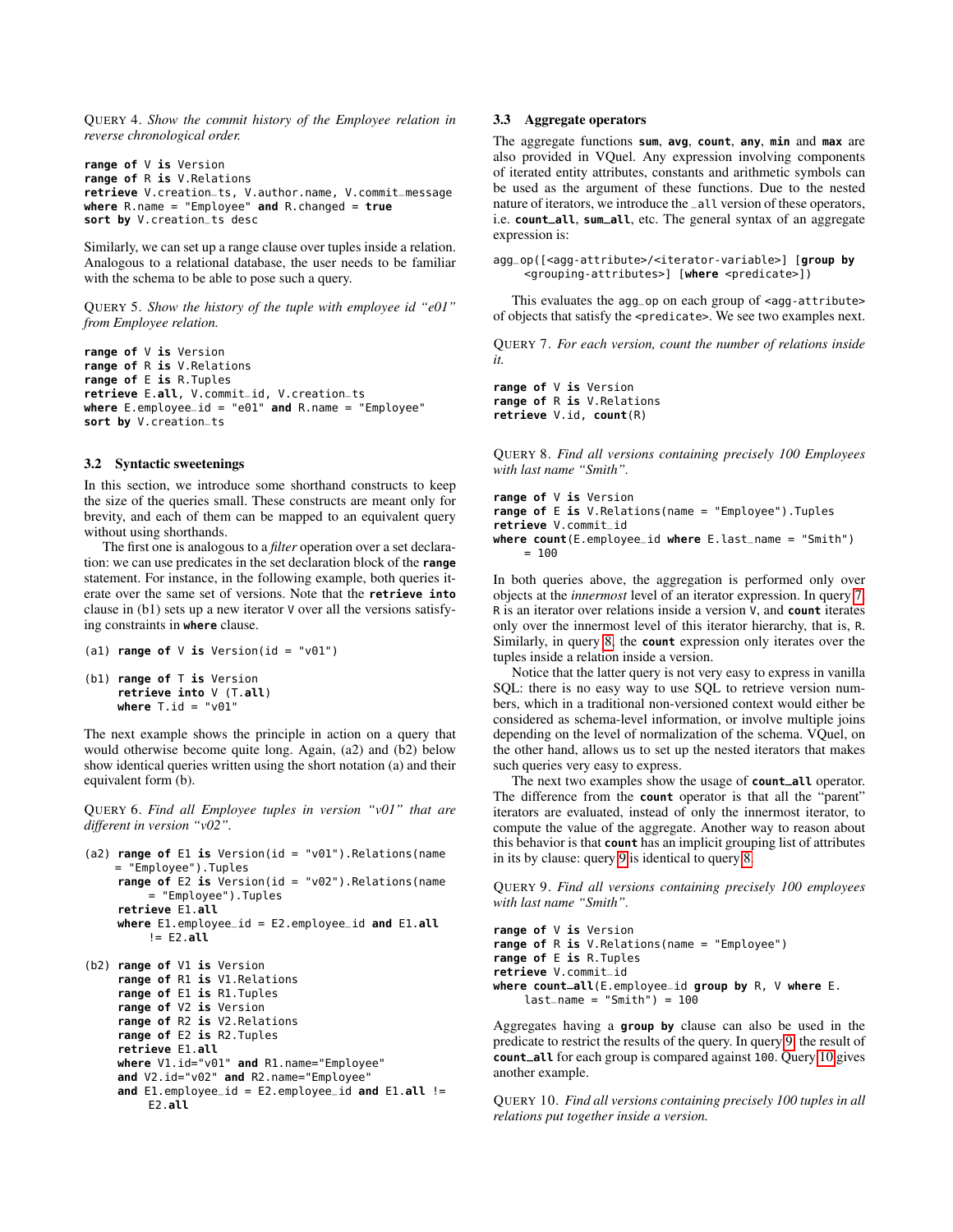```
range of V is Version
range of R is V.Relations
range of T is R.Tuples
retrieve V.all
where count_all(T group by V) = 100
```
The next few examples show how we can use aggregate operators across a set of versions to answer a variety of questions about the data.

QUERY 11. *Among a group of versions, find the version containing most tuples that satisfy a predicate. For instance, which version contains the most number of employees above age 50?*

```
range of V is Version
range of E is V.Relations(name = "Employee").Tuples
retrieve into T (V.id as id, count(E.id where E.age >
     50) as c)
retrieve T.id
where T \cdot c = max(T \cdot c)
```
Up until now, for an iterator, we have been exploring "down" the hierarchy. We also provide appropriate functions, depending on the type of iterator, to refer to values of entities "up" in the hierarchy. In the next query, Version(T) is used to refer to the version attributes of tuples in T.

QUERY 12. *Which versions are such that the natural join between relations S and T has more than 100 tuples?*

```
range of V is Version
range of S is V.Relations(name = "S").Tuples
range of T is V.Relations(name = "T").Tuples
retrieve into Q(V.id as id,
    count_all(S.id group by V where S.id = T.s_id and
        Version(S).id = Version(T).id) as c)
retrieve Q.id
where Q.c >= 100
```
#### 3.4 Version graph traversal

VQuel has three constructs aimed at traversing the version graph. Each of these operate on a version at a time, specified over an iterator.

- P(<integer>): Return the set of ancestor version of this version, until integer number of hops in the version graph. If the number of hops is not specified, we go till the first version. Duplicates are removed.
- D(<integer>): Similar to P() except that it returns the descendant/derived versions.
- N(<integer>): Similar to P() except that it returns the versions that are <integer> number of hops away.

The next few queries illustrate these constructs. Notice once again that queries of this type are not very easy to express in SQL, which does not permit the easy traversal of graphs, or specification of path queries. The constructs we introduce are reminiscent of constructs in graph traversal languages [\[22\]](#page-5-23); these combined with the rest of the power of VQuel enable some fairly challenging queries to be expressed rather easily.

QUERY 13. *Find all versions within 2 commits of "v01" which have less than 100 employees.*

```
range of V is Version(id = "v01")
range of N is V.N(2)
range of E is N.Relations(name = "Employee").Tuples
retrieve N.all
where count(E) < 100
```
QUERY 14. *Find all versions where the delta from the previous version is greater than 100 tuples.*

```
range of V is Version
range of P is V.P(1)
retrieve unique V.all
where abs(count(V.Relations.Tuples) - count(P.Relations
    .Tuples)) > 100
```
QUERY 15. *For each tuple in Employee relation as of version "v01", find the parent version where it first appeared.*

```
range of V is Version(id = "v01")
range of E is V.Relations(name = "Employee").Tuples
range of P is V.P()
range of PE is P.Relations(name = "Employee").Tuples
retrieve E.id, P.id
where E.employee_id = PE.employee_id and P.commit_ts =
    min(P.commit_ts)
```
#### 3.5 Extensions to fine-grained provenance

Finally, in some cases, we may have complete transparency into the operations performed by data scientists. In such cases, we can record, reason about, and access tuple-level provenance information. Here is an example of a query that can refer to tuple-level provenance:

QUERY 16. *For tuples in version "v01" in relation S that satisfy a predicate, say value of attribute* attr = x*, find all parent tuples that they depend on.*

```
range of E is Version(id = ''v01'').Relations(name = ''
    S'').Tuples
range of P is E.parents
retrieve E.id, P.id
where E. attr = x
```
Similar queries can be used to "walk up" the derivation path of given tuples, for example, to identify the origins of specific tuples.

## 4. Implementation Challenges

In addition to designing our high-level query language, VQuel, we are, in parallel, building an execution and optimization engine for efficiently processing such VQuel queries over large volumes of versioned datasets. A key challenge here is that the data must be stored in a compressed fashion, by exploiting the overlaps across versions. In our recent work [\[6\]](#page-5-1), we formally analyzed the tradeoff between the storage needs and the recreation cost of reconstructing specific versions. At one extreme, storing all the versions independently of each other results in the lowest recreation cost but with prohibitively high storage costs; on the other hand, trying to optimize storage on its own by attempting to exploit the overlaps fully, typically leads to unacceptably high recreation costs. In our work, we presented algorithms to balance these two objectives in a principled manner. In an independent line of work, we are also investigating different options to maintain a large number of versions of a relational database in a concise manner within the database through customized storage engines.

A natural way to build upon that work for the query language described here would be to: (a) execute a portion of the query on the metadata and the version graph to identify the versions referenced in the query, and (b) recreate those versions in their entirety, and (c) execute the remainder of the query on those versions, via iterative execution as directly specified in the query, without any query rewriting. Even with this baseline approach, there are several challenges that need to be addressed. For example, the version graph could grow over time to be fairly large, especially in highly